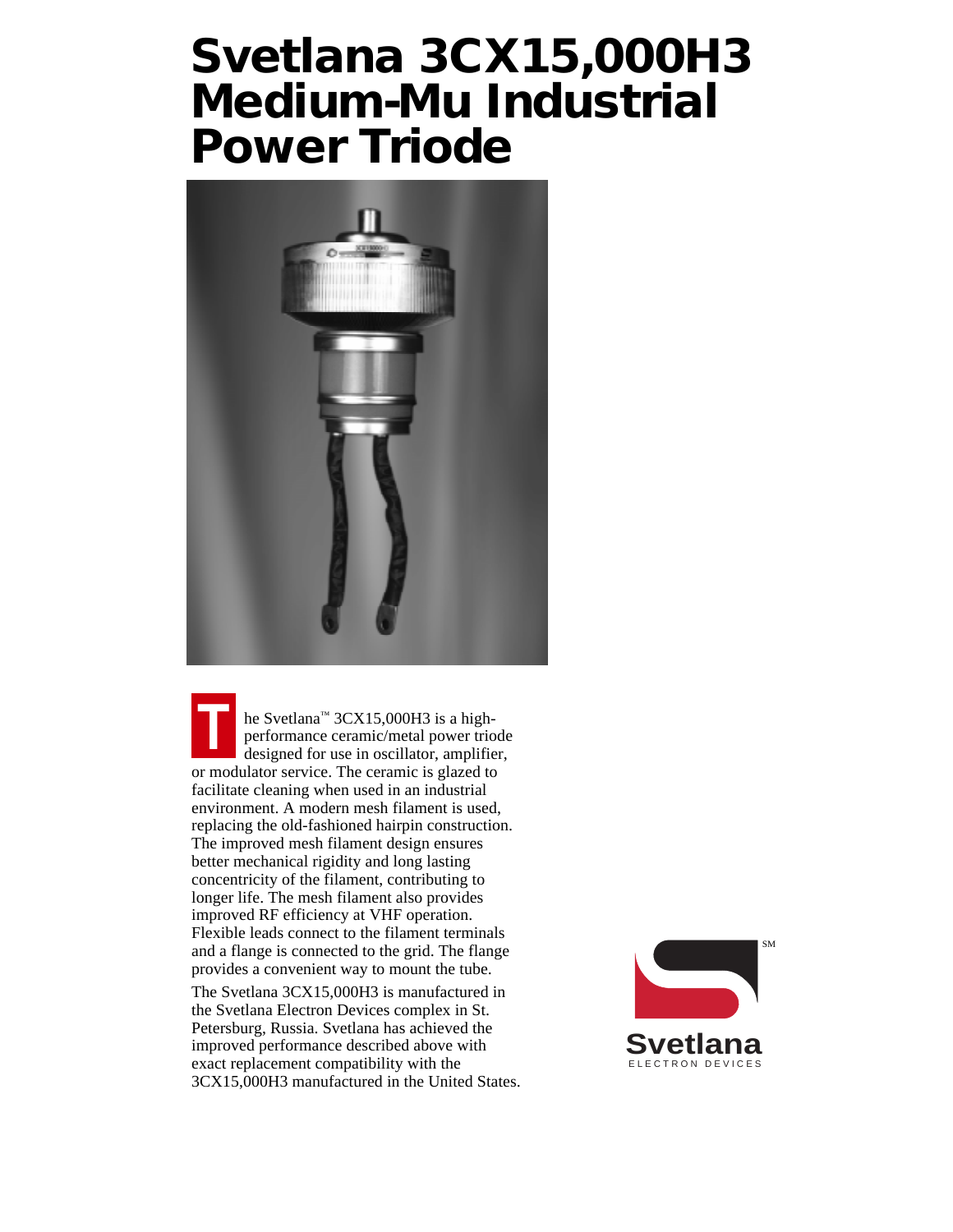# **Svetlana 3CX15,000H3**

## **General Characteristics**

| <b>Electrical</b>                                       |                           |
|---------------------------------------------------------|---------------------------|
| Filament                                                | Thoriated-tungsten mesh   |
| Voltage                                                 | 6.3 ±0.315 V              |
| Current $@7.50V$                                        | 162 ±10.0 A               |
| Amplification factor (average)                          | 20                        |
| Direct interelectrode capacitances (grounded filament): |                           |
| Input                                                   | 55.0 pF                   |
| Output                                                  | $1.5$ $pF$                |
| Feedback                                                | 34 pF                     |
| Maximum frequency for full ratings (CW)                 | 90 MHz                    |
| <b>Mechanical</b>                                       |                           |
| Cooling                                                 | Forced air                |
| Base                                                    | Flying leads/flange       |
| Socketing                                               | None. Mounting flange     |
| Operating position                                      | Vertical, Base up or down |
| Maximum operating temperature                           | $250^\circ C$             |
| Maximum dimensions:                                     |                           |
| Length                                                  | 45.09 cm (17.75 in.)      |
| Diameter                                                | 17.91 cm (7.05 in.)       |
| Net weight                                              | 5.91 kg (13 lb)           |

### **RF Power Oscillator or Amplifier, Class C, (Filtered DC Plate Power Supply)**

| Maximum Ratings                       |        |            |           |
|---------------------------------------|--------|------------|-----------|
| DC plate voltage                      |        | 12,000     | V         |
| DC plate current                      |        | 6.0        | A         |
| Plate dissipation                     |        | 15,000     | W         |
| Grid dissipation                      |        | <i>500</i> | W         |
| DC grid voltage                       |        | -1000      | V         |
| DC grid current                       |        | $-1.0$     | А         |
| Plate input power                     |        | 60,000     | W         |
| <b>Typical Operation (under load)</b> |        |            |           |
| (Frequencies to 30MHz)                |        |            |           |
| DC plate voltage                      | 7000   | 10,000     | V         |
| DC plate current                      | 6.0    | 5.0        | A         |
| DC grid voltage                       | -600   | -800       | V         |
| DC grid current                       | 660    | 542        | mА        |
| Peak RF grid voltage                  | 440    | 400        | V         |
| <b>Driving Power</b>                  | 660    | 650        | W         |
| Grid dissipation                      | 78     | 46         | W         |
| Plate input power                     | 42,000 | 50,000     | W         |
| Plate dissipation                     | 12,000 | 8,800      | W         |
| Plate output power                    | 30,000 | 41,200     | W         |
| Approximate load impedance            | 600    |            | 1025 Ohms |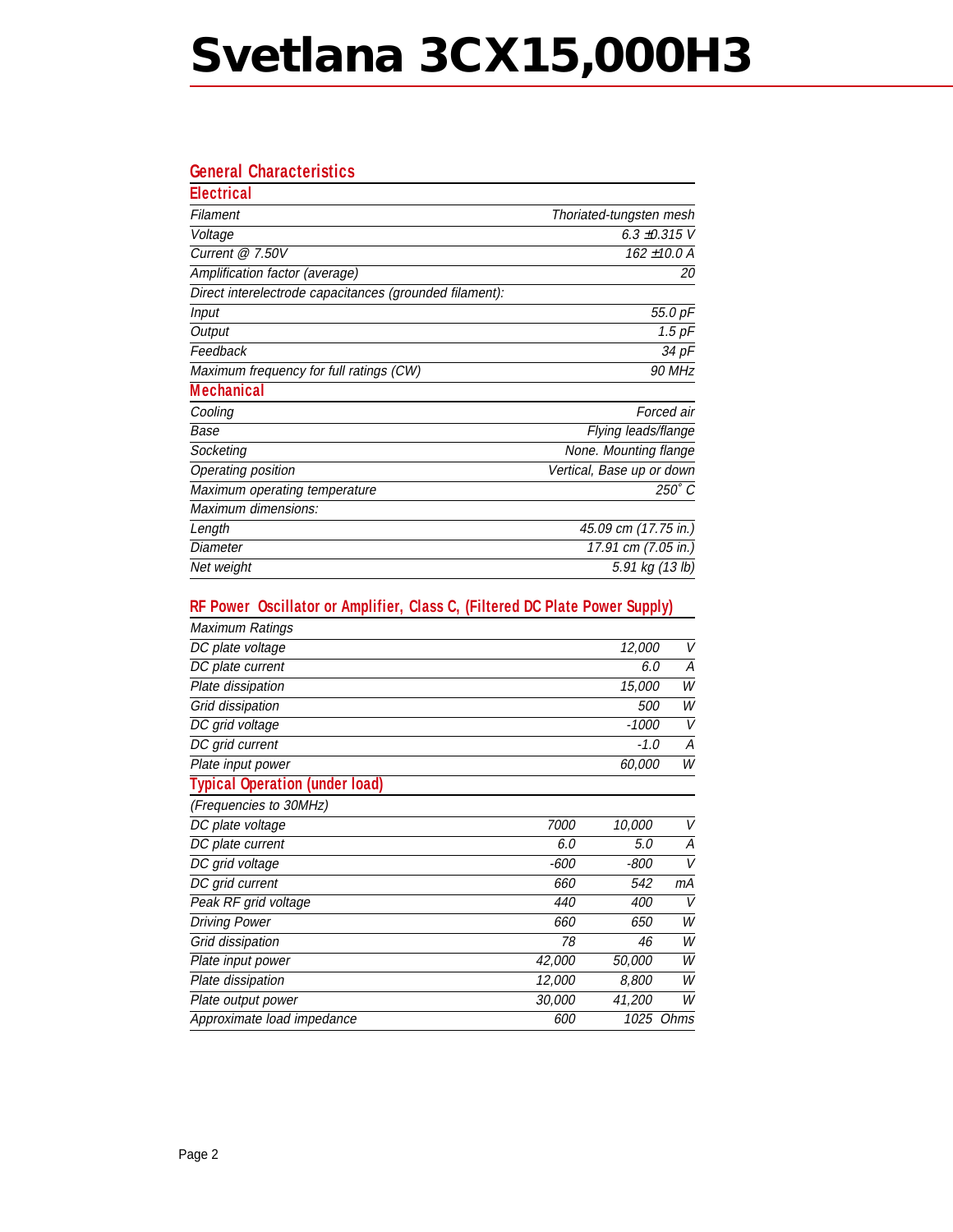# **Medium-Mu Industrial Power Triode**

### **Electrical Application**

**Filament Operation** The rated filament voltage for the 3CX15,000H3 is 6.30 volts. Filament voltage, as measured at the filament seals, should be maintained within 5% of this value. Maximum tube life will be obtained at -5%.

**Control Grid Operation** The maximum grid current rating should never be exceeded except for short periods such as tuning.Overcurrent protection in the grid circuit should be provided although in most applications the grid current will not exceed 0.6A. The widely varying loads in most industrial applications emphasises the need for continuous grid current monitoring.

**Plate Operation** Maximum plate voltage and current should never be permitted simultaneously. Plate current overload protection should be adjusted to remove plate voltage quickly in the event of an arc or other current overload. An added measure of safety is a spark gap from plate to ground to protect against an over voltage condition.

### **Mechanical Application**

**Mounting** The 3CX15,000H3 must be mounted with its axis vertical. The base of the tube may be up or down.

**Filament Connections** The Svetlana 3CX15,000H3 filament connections are made via the attached flexible leads.

**Grid Connection** The mounting flange is also the electrical connection to the grid.

**Cooling** Sufficient forced-air circulation must be provided to keep the temperature of the anode core and the temperatures of the ceramic/metal seals below 250˚C. Airflow requirements to maintain these temperatures below 225˚C with an inletair temperature of 50˚C are tabulated. Adequate airflow must be directed over the lead-to-tube connections for the grid and filament leads. At frequencies above 30 MHz or at higher inlet-air temperatures or higher altitudes, more airflow will be required. The joints between the filament leads and the tube surfaces must be adequately cooled.

| Anode-to-Base Air Flow <sup>1</sup> |                        |                                  |                        |                                  |  |  |  |
|-------------------------------------|------------------------|----------------------------------|------------------------|----------------------------------|--|--|--|
|                                     |                        | Sea Level                        | 5000 Feet              |                                  |  |  |  |
| Anode<br>Dissipation<br>Watts       | Air Flow<br><b>CFM</b> | Pressure Drop<br>Inches of Water | Air Flow<br><b>CFM</b> | Pressure Drop<br>Inches of Water |  |  |  |
| 7500                                | 361                    | 1.63                             | 433                    | 1.96                             |  |  |  |
| 10,000                              | 606                    | 3.26                             | 728                    | 3.92                             |  |  |  |
| 15,000                              | 1260                   | 10.00                            | 1510                   | 12.00                            |  |  |  |

<sup>1</sup> A minimum of 16 cfm must be directed into the filament-stem structure below the *outer filament contact ring to maintain the base seals below 250˚ C.*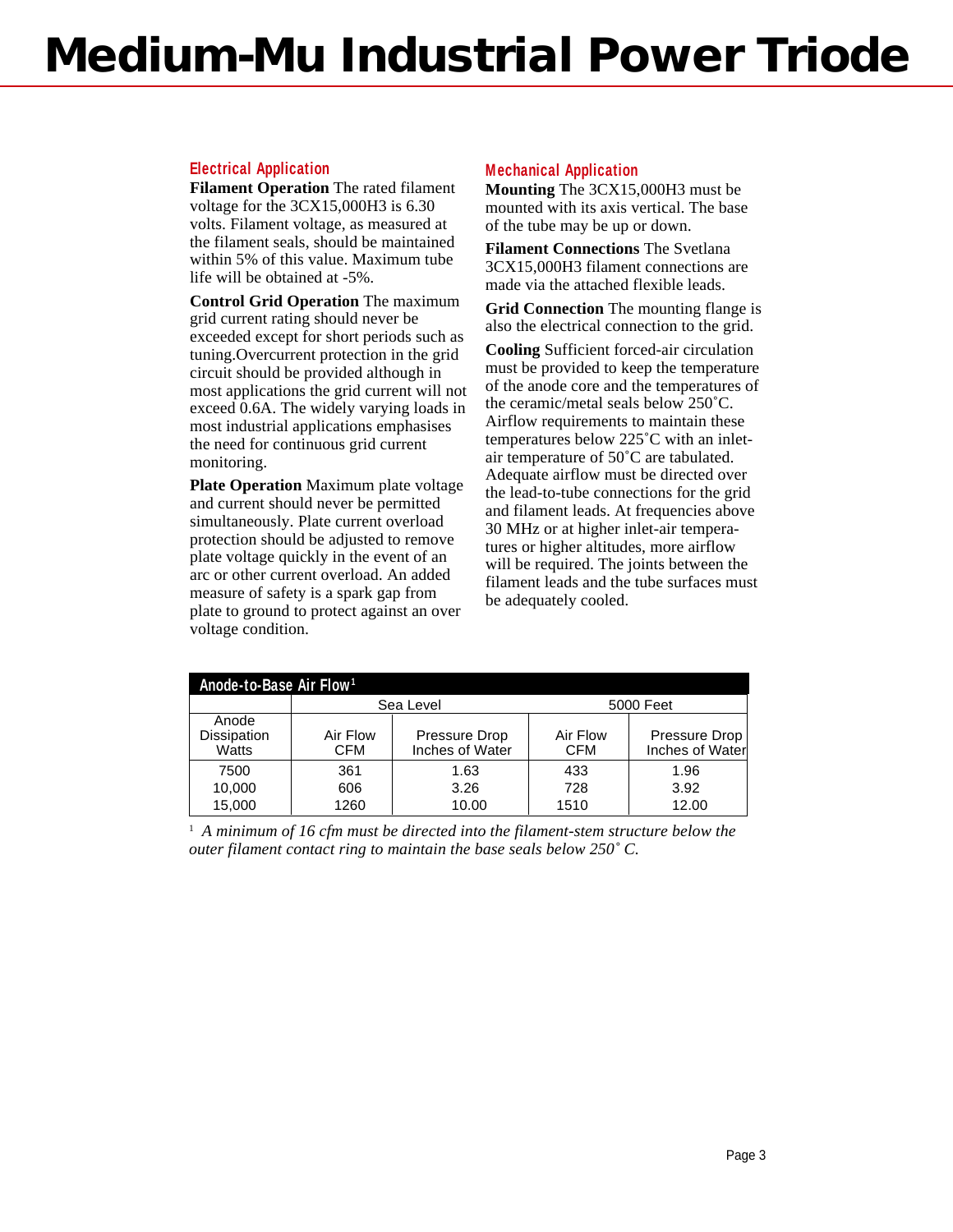# **Svetlana 3CX15,000H3**

# **A V R K J L M**  $\leftarrow$  **L P N\* B T H E D Z ZA Air Do Not Contact Grid Flange 12 Holes Filament Leads ZB \*Contact Surface**

| <b>Dimensional Data</b> |                    |        |        |        |       |       |  |
|-------------------------|--------------------|--------|--------|--------|-------|-------|--|
| Dim.                    | <b>Millimeters</b> |        |        | Inches |       |       |  |
|                         | Ref                | Min.   | Max.   | Ref    | Min.  | Max.  |  |
| A                       |                    | 175.97 | 179.07 |        | 6.928 | 7.050 |  |
| в                       |                    | 21.72  | 22.73  |        | 0.855 | 0.895 |  |
| D                       | 47.63              |        |        | 1.875  |       |       |  |
| E                       | 82.55              |        |        | 3.250  |       |       |  |
| н                       |                    | 13.46  | 17.78  |        | 0.530 | 0.700 |  |
| J                       | 3.18               |        |        | 0.125  |       |       |  |
| κ                       |                    | 112.40 | 112.90 |        | 4.425 | 4.445 |  |
| L                       |                    | 127.62 | 129.29 |        | 5.030 | 5.090 |  |
| M                       |                    | 100.33 | 109.22 |        | 3.950 | 4.300 |  |
| N                       |                    | 61.27  | 70.82  |        | 2.412 | 2.788 |  |
| P                       |                    | 209.55 | 222.25 |        | 8.250 | 8.750 |  |
| R                       |                    | 17.78  | 21.84  |        | 0.700 | 0.860 |  |
| T                       |                    | 9.53   |        |        | 0.375 |       |  |
| V                       | 6.35               |        |        | 0.250  |       |       |  |
| Z                       | 50.8               |        |        | 2.000  |       |       |  |
| ZA                      |                    | 215.9  | 228.6  |        | 8.500 | 9.000 |  |
| ΖB                      | 9.91               |        |        | 0.390  |       |       |  |

### **Svetlana 3CX15,000H3 Industrial Triode Outline Drawing**